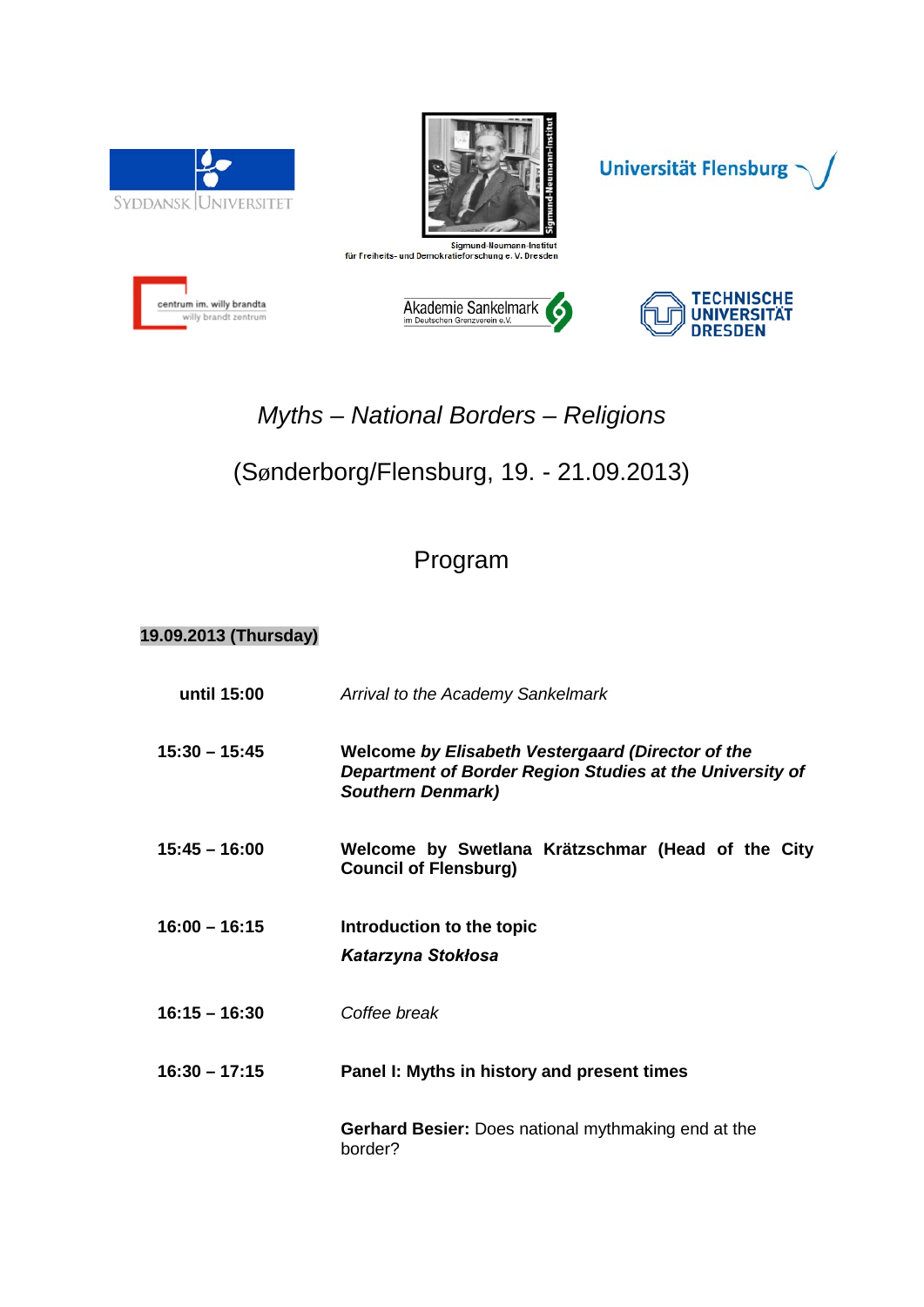|                     | Kim Strübind: Biblical myths and their fascination for a<br><b>Political Theology</b>                   |
|---------------------|---------------------------------------------------------------------------------------------------------|
| $17:15 - 18:30$     | Panel II: Myths in Northern and Central-Eastern Europe                                                  |
|                     | Dag Thorkildsen: Norwegian national-religious myths                                                     |
|                     | Anders Jarlert: The Myth of Sweden as a peace-power-state<br>and its religious motivations              |
|                     | Steen Bo Frandsen: Little Denmark                                                                       |
| 18:30               | <b>Dinner</b>                                                                                           |
| 20.09.2013 (Friday) |                                                                                                         |
| $8:00 - 9:00$       | <b>Breakfast</b>                                                                                        |
| $9:15 - 12:00$      | Panel III: Myths in Europe (Part 1)                                                                     |
|                     | Brian Walsh: All icing, not enough cake - the legacy of<br>Cuchulainn in a border context               |
|                     | Jes Fabricius Møller: Monarchy and borders                                                              |
|                     | Kimmo Katajala: The last outpost of the western civilization?<br>Myths about the Finnish eastern border |
| $12:00 - 12:30$     | Lunch                                                                                                   |
| $12:35 - 14:00$     | Panel IV: Myths in Europe (Part 2)                                                                      |
|                     | Kyle Jantzen: German churches in the Third Reich                                                        |
|                     | Laura Asarite: MA./MSc: Euro-Myths in Latvia<br><b>Discussion</b>                                       |
| $14:30 - 17:30$     | Project meeting                                                                                         |